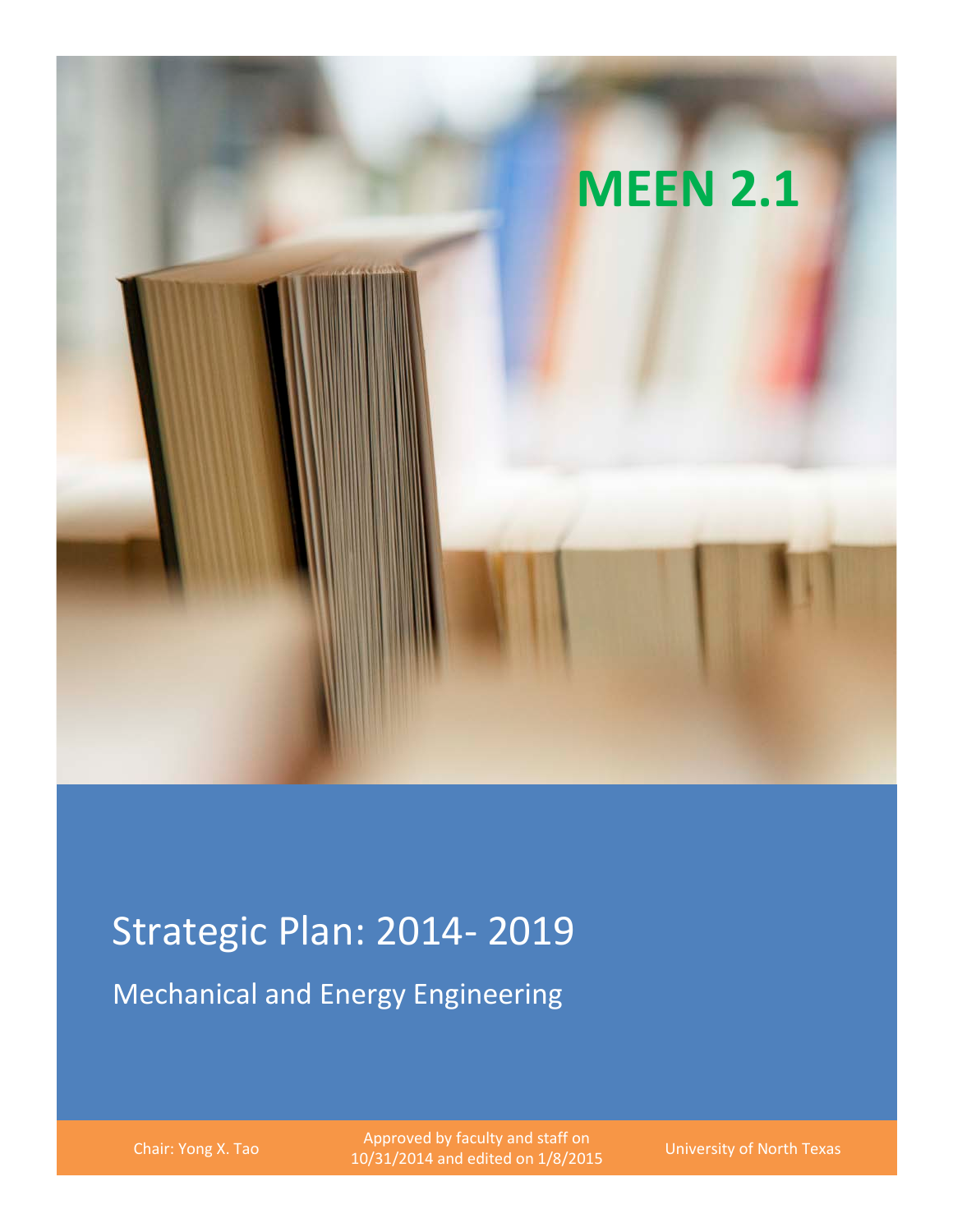## **Department of Mechanical and Energy Engineering**

#### **Strategic Plan: 2014-2019**

## **(Approved on October 31, 2014 in the MEE Departmental Meeting. Final editing on January 8, 2015)**

The strategic plan of the Mechanical and Energy Engineering is organized in tandem with the 4 bold goals enunciated by the University of North Texas.

#### **I. Vision**

The vision of the department is to be recognized for exceptional undergraduate and graduate education and excellence in research and services in mechanical and energy engineering locally, nationally and globally.

#### **II. Mission**

The mission of the department is to offer students nationally recognized educational opportunities grounded in the fundamentals of mechanical engineering and involving state−of−the−art technology with applications to energy. The department programs support technological development and innovation to meet the needs of society. Faculty and student engagement in design projects, research, or other similar activities is essential to their professional development. The department facilitates a continuous quality improvement process for programs and a collegial atmosphere that is conducive to intellectual and scholarly pursuits of faculty and students.

#### **III. The MEE Stakeholders**

The major stakeholders of the Department include the students, faculty, staff, the employers of our students, sponsors of our research, and the state of Texas.

#### **IV. Strategic Goals**

## **IV.1. Goal 1: Provide an Excellent Undergraduate Educational Experience**

The undergraduate educational experience is designed to provide the students opportunities while enrolled at UNT for obtaining the career-related skillsets and lifelong learning capabilities. They will be organized under three themes:

- 1. Curriculum
- 2. Research Experience
- 3. Professional Networks and Student Life

## **IV.1.1 Curriculum**

The curricular goal is to offer a contemporary curriculum with fundamental core knowledge acquisition and retention that is ABET accredited.

Actions to be taken are as follows: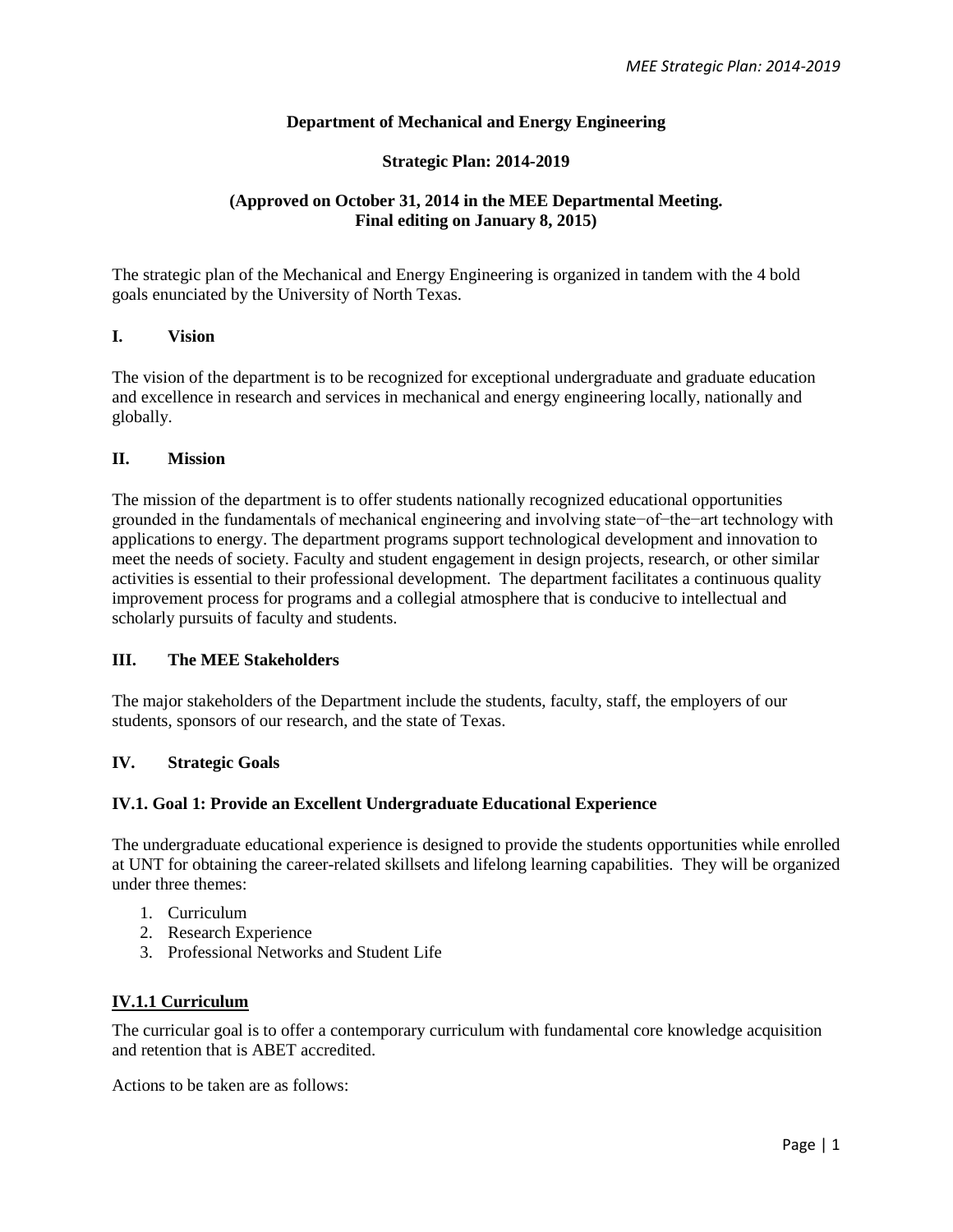- Continue the improvement of the undergraduate curriculum by implementing Continuous Quality Improvement (CQI) process, defined by ABET and developed by the MEE program faculty.
- Enroll and retain good quality undergraduate students.
- Ensure value and opportunities for faculty-student mentoring efforts.
- Partner with academic affairs at the college and University level to increase retention and graduation rate of all students.
- Offer study abroad programs that enable course credit in international locations.
- Incorporate online tools for group study, tutorials and complete courses for students to learn in flexible environments.

# **IV.1.2 Research Experience**

The research experience goal is to engage qualified undergraduate students individually and in teams within and among disciplines to apply curricular knowledge to problems in laboratory environments to foster peer-peer and faculty-student mentoring.

Actions to be taken are as follows:

- Encourage undergraduate research through enrollment in the independent study course MEEN 4900 and engaging in faculty research laboratories.
- Expand research opportunities for undergraduate students through external funding that offers research assistantship for undergraduate students.
- Develop and network with other universities for Research Experience for Undergraduates (REU) support, which both enhances the visibility of MEE department and recruits quality students to the MEE program.
- Adopt Honors College research program to engage freshmen in undergraduate research.
- Actively engage in the college of engineering's Summer Undergraduate Program in Engineering Research (SUPER) to retain existing students and recruit new students.
- Increase the percentage of undergraduate senior design projects with the interdisciplinary requirements.

# **IV.1.3 Professional Networks and Student Life**

The goal of the actions is to graduate students with lifelong learning and communication skills enabled through research, association with professional networks, and enhanced extracurricular experience.

Actions to be taken are as follows:

- Support student involvement in professional societies (e.g., ASME, ASHRAE, SAE, etc.) which both improve the student engineering experience and increase the attractiveness and reputation of the undergraduate program.
- Offer regular networking meeting with industries at Discovery Park.
- Engage students to participate in ASME student design contests and other national or international competitions.
- Enhance the student experience through improved faculty and alumni interactions:
	- o Utilize alumni or industry presenters in seminars or lectures.
	- o Establish an "MEE Day" to increase interactions between students, advisers and employers (i.e., industry representatives).
- Improve departmental advising and related student services for student success.
- Increase foundation and engineering education grants supporting enhanced student learning.
- Increase accessibility of opportunities for student awards, scholarships, research experiences through creation of a website for current students indexed by application date and listing websites.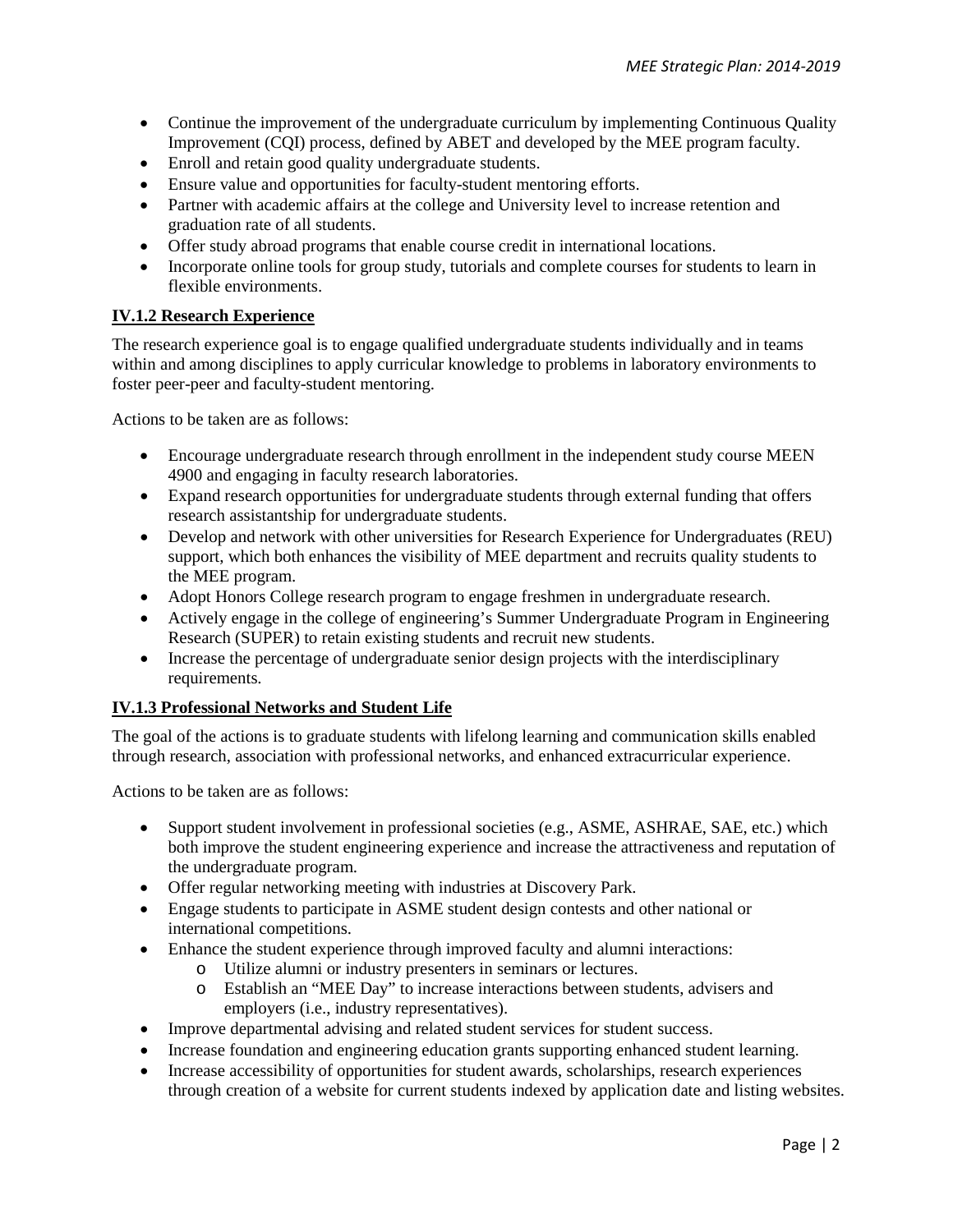## **IV.1.4 Metrics to Accomplish the Plan:**

The following measures will be used to evaluate the successful implementation of the action plan:

- Reduce the undergrad-student/faculty ratio from 29.4:1 to 25:1 with a 5% annual enrollment increase on average within five years.
- Students achieve an FE pass rate of 90%.
- Improve the 4-year graduation rate by 15% above the 2013 level and the 6-year graduation rate by 25% above the 2013 level
- Initiate and sustain the student-driven teaching award nominations of faculty.
- Increase elective courses by one per year.
- Increase the number of students receiving student awards, scholarships, or research experiences by 5% per year.
- Increase the number of students engaged in alumni, professional society, and IAB activities by 5% per year.

#### **Annual metrics to monitor:**

The following data set will be collected to measure the successful implementation of the actions:

- 1. Metrics for quality of freshmen (e.g., SAT scores) and transfer students (e.g., GPAs).
- 2. Retention rates: monitor FITC, transfer, and underrepresented minority group statistics
- 3. Diversity/cultural based data assessment of GPA, grades of D or lower, participation in student competitions and teams, recommendations and citations for awards.
- 4. Cooperative/collaborative agreements with community colleges through the college academic affairs.
- 5. Participation data for the REU and SUPER-type experience by MEE students within UNT and with other Universities.
- 6. Student achievement records.
- 7. The participation data for student professional society.
- 8. Records of ABET accreditation maintenance process.
- 9. Award applications and success rates.
- 10. Records for student employment or graduate schools 6 months after their graduation.
- 11. Mentor awards and teaching awards from students to alumni, IAB, working engineers and faculty.
- 12. Post to the website and in newsletter, students receiving internships, awards and permanent positions.

#### **IV.2. Goal 2: Provide Superior Graduate Education, and Achieve Research Productivities Comparable to ME Departments with Very High Research Activities (RU/VH)**

MEE will graduate quality MS and Ph.D. students supported through graduate assistantships and fellowships, enabled by intensive efforts for research funding by all faculty who have, or will have, reputations among the nation's competitive researchers.

Actions to be taken are as follows:

- 1. Increasing M.S. and Ph. D. student enrollments.
- 2. Recruitment of a quality and diverse student body.
- 3. Increasing scholarly activities.
- 4. Increasing external grant proposal writing quality and success, and research expenditures.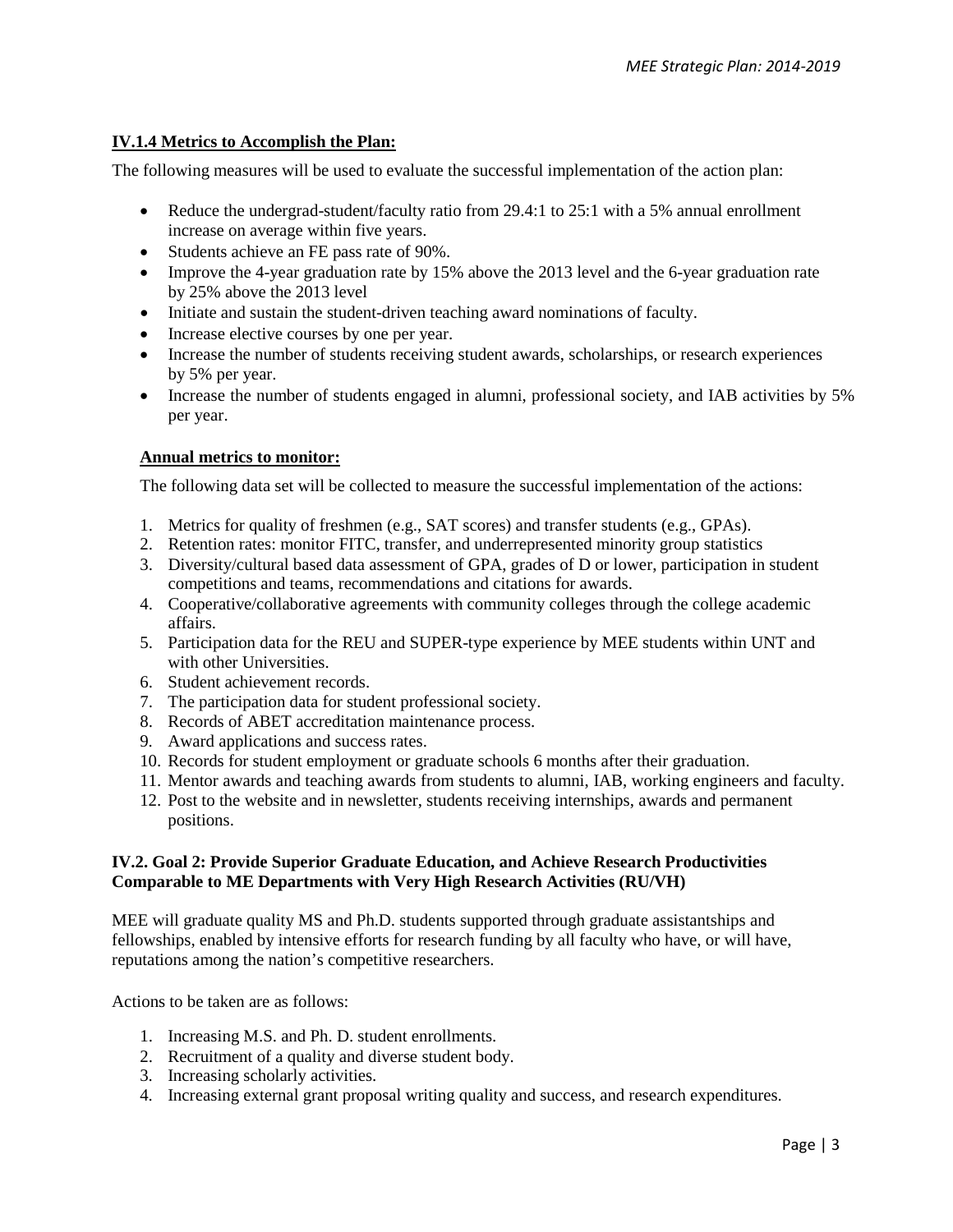# **IV.2.1 Increasing M.S. and Ph.D. Student Enrollments**

The goal of the actions is to provide more options for graduate studies and have sufficient number of graduate students to support faculty-led research programs.

Actions to be taken are as follows:

- Offer a Ph.D. program in Mechanical and Energy Engineering.
- Offer a new Masters in Energy program (fully online).
- Offer BS/MS fast track program to retain outstanding UNT MEE graduates.
- Offer an option for the online MS program to attract more part-time students.
- Offer more flexible non-thesis option for MS students.

## **IV.2.2 Recruitment and Retention**

The goal is to improve the quality of the graduate students by implementing quality recruitment efforts.

Actions to be taken are as follows:

- Increase the quality of admitted graduate students as measured by average GPA and GRE scores
- Increase graduate student population in under−represented groups. Actively recruit students in under−represented groups to apply for the graduate program, for example, students from Historically Black Colleges and Universities (HBCUs), Society of Women Engineers (SWE), and Hispanic-Serving Institutions (HSI).
- Identify and recruit top undergraduate students for graduate study through undergraduate research (e.g., applying for REU sites and REU programs).
- Identify and implement key strategies in best practice recruitment of graduate students from leading colleges.
- Ensure the Department's web site on student scholarships and opportunities for graduate fellowships, teaching and research assistantships is up-to-date and informative.
- Increase Department TA and grader positions to give sufficient supports for all lower-level MEE undergraduate courses and labs.
- Establish departmental teaching and research awards for graduate students.

## **IV.2.3 Scholarly Activities**

This goal is to achieve the faculty scholarly activity level that is comparative to the tier-one research institutions.

Actions to be taken are as follows:

- Increase the number of peer reviewed journal publications co-authored by both faculty and graduate students during their program period.
- Organize graduate student writing group to promote journal paper publication.
- Have Ph.D. students and MS thesis students to present research results in department seminars.
- Provide matching travel fund for graduate students to attend technical conferences.
- Organize an annual graduate student seminar with the thesis/dissertation committee that is open to all audience.
- Organize an annual collection of graduate student technical paper publication and recognize the first paper of each student in the display case.

## **IV.2.4 External Grants**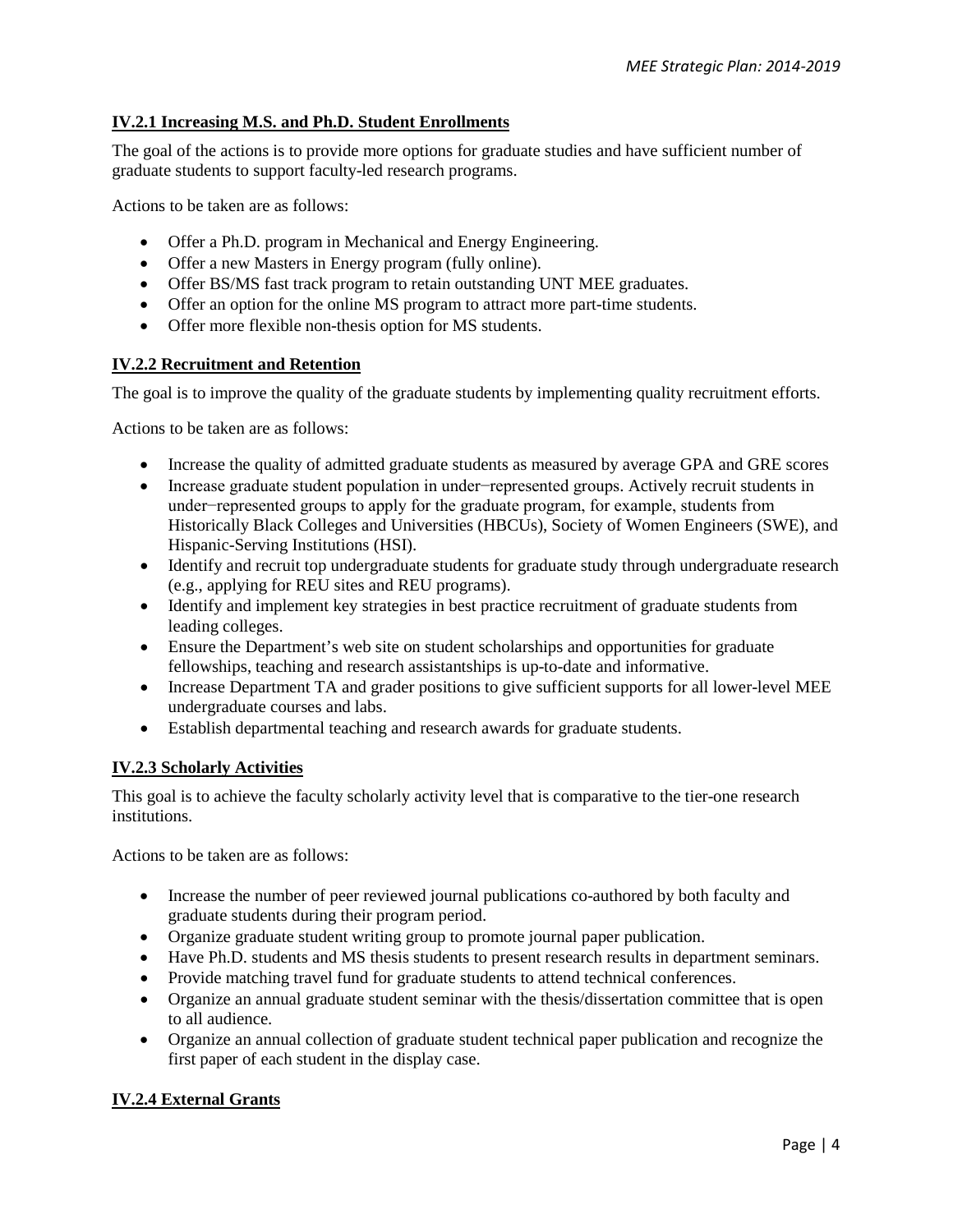The goal of the actions aims at significantly increasing the amount of the external research funding to the level that is comparative to the ME departments in RU/VH: Research Universities (very high research activity.)

Actions to be taken are as follows:

- Increase the success rate of research proposals:
	- Develop annual strategy for success for grant proposals through assessment of common themes emerging from proposals not funded, timelines to proposal submission, and support for graphic design and technical writing for faculty.
	- Focus faculty research workload and future hiring on diverse federal funding sources and their strategic areas in both fundamental and applied research such as, but not limited to, energy (renewable and clean energy), sustainable manufacturing, bio-inspired materials, national security and infrastructure.
	- Enable visibility of faculty success through development of faculty research websites to disseminate videos, PowerPoints and publication lists to communicate capability to industry and government funding agencies.
- Increase the graduate student financial supports in the Department:
	- Overwhelming majority of Ph.D. students and MS thesis students will be supported through fellowship, research assistantships, teaching assistantships and hourly positions such as graders.

# **IV.2.5 Increasing Research Recognition**

The goal is to increase the dissemination efforts for faculty and graduate student research reputation in the national and international scales.

Actions to be taken are as follows:

- Have all the research faculty engaged in one or more of the following activities
	- Organizing workshops
	- Being on journal editorial boards, conference committees, review panels, etc.
	- Giving invited speeches and lecturers
	- Other national or international activities that enhance the program reputation
- Encourage graduate students to apply for external fellowships.
- Establish and maintain web links to all theses and dissertations on the website and hard copies in the department.

## **IV.2.6 Metrics to Accomplish the Plan**

The following measures will be used to evaluate the successful implementation of the action plan:

- Creation and offering of all the on-line courses and degrees/certificates with the enrollment numbers that generate the healthy return on investment.
- Increase the graduate student enrollment numbers to achieve:
	- Ph.D. student/faculty ratio: 2:1
	- M.S. student/faculty ratio: 5:1
- Increase the quality of admitted graduate students as measured by:
	- Average GPA: 3.5
	- Average GRE score : Quantitative: 159 (750 in old scale), Verbal: 150 (450 in old scale)
- Increase graduate student population in under−represented groups to 15% of the total number of graduate students.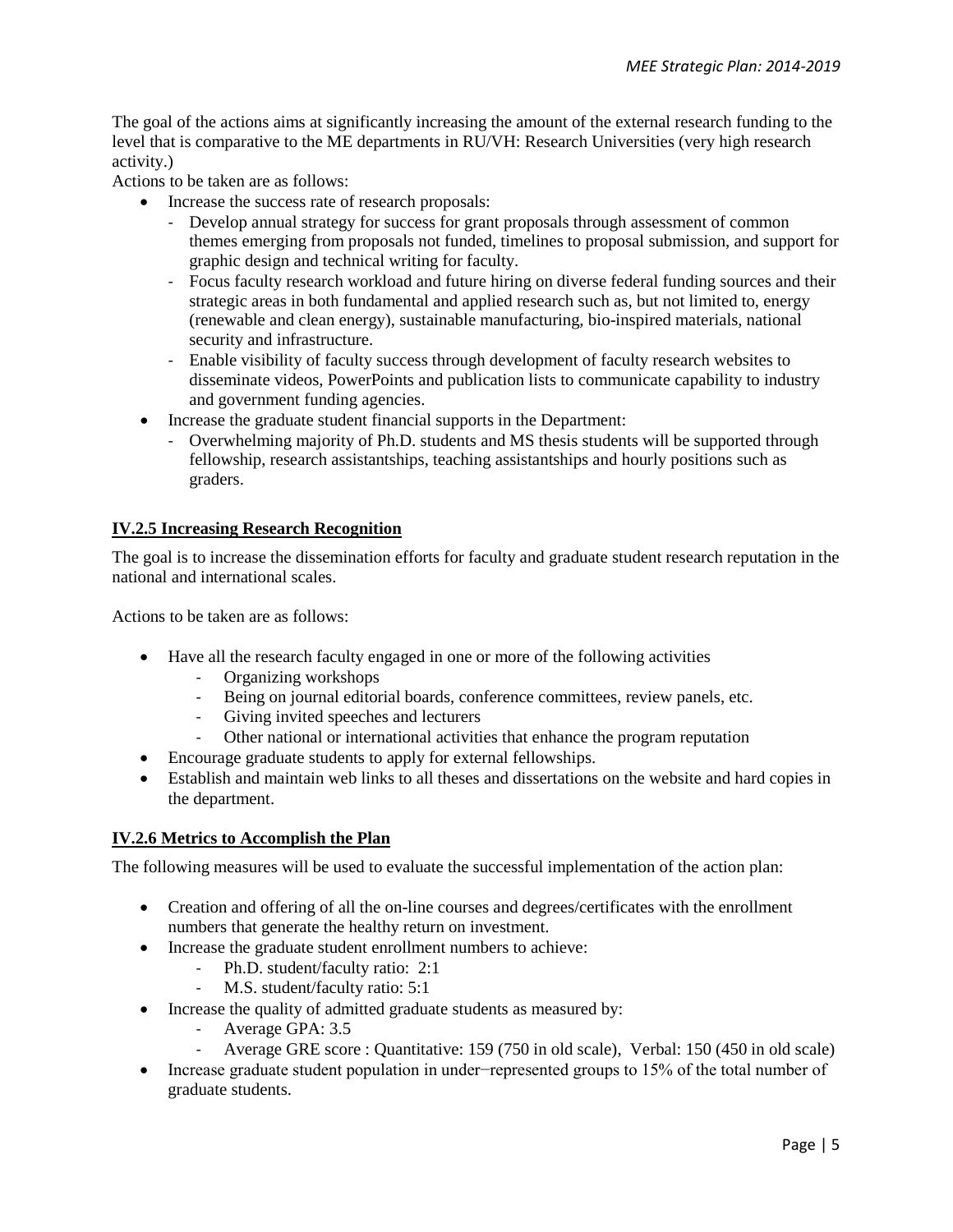- Target the number of published peer reviewed journal publications, co-authored by both faculty and graduate students during their program period, to be 3 papers per Ph.D. student, and 1 paper per MS thesis student.
- 70% of Ph.D. students and MS thesis students will be supported through fellowship, research assistantships, teaching assistantships and hourly positions such as graders.
- Sufficient support for the departmental TA and grader positions for all lower-level MEE undergraduate courses and labs.
- Maintain the annual scholarly publication rate per tenure or tenure-track faculty in the Department as defined by National Research Council (refereed journal publications) at no less than 3.5 publications per year on average.
- Increase the percentage of faculty in the Department with external grants and contracts as PI or Co−PI to exceed the 50% national average percentile as defined by Academic Analytics, an academic data analyzer.
- Increase the amount of external research awards per faculty to at the 50% national average percentile as defined by Academic Analytics.
- Increase the number of faculty members holding rank of "fellow" in professional organizations and national academy of engineering or science from 2 to 4.
- Increase the number of faculty members serving on editorial board of technical journals from 3 to 6.
- Make all graduate theses and dissertations public and available to students with clear expectations.

# **Annual Metrics to Monitor**

The following data set will be collected to measure the successful implementation of the actions:

- Number of applicants and their demographic data..
- Number of new and continuing graduate students offered assistantships.
- Number of new and continuing graduate students self-supported, and supported through scholarships.
- Graduate student population (new and existing), publications in journals, publications in conferences, participation in department seminar.
- Means by which they were recruited/applied to UNT (efficiency of recruitment methods).
- Student demographic information, part time, and full time enrollments.
- Publications in peer reviewed journals by student authors.
- Publications in peer reviewed journals by faculty.
- Publications in conferences by student authors.
- Publications in conferences by faculty.
- Successful external grant awards by faculty, separated by industrial origin, federal government, international.
- Research expenditures by faculty, separated by industrial origin, federal government, international.
- Magnitude of contributions to department returned indirect funds relative to start up, department, college, and university student researcher support.

# **IV.3. Goal 3: Providing Excellent Student Support, Employee Relations, Operational Effectiveness and Service to Constituencies**

MEE will excel in establishing and maintaining a high quality, efficient and effective administrative support that is adaptive to the dynamic progress of university administrative tasks towards the service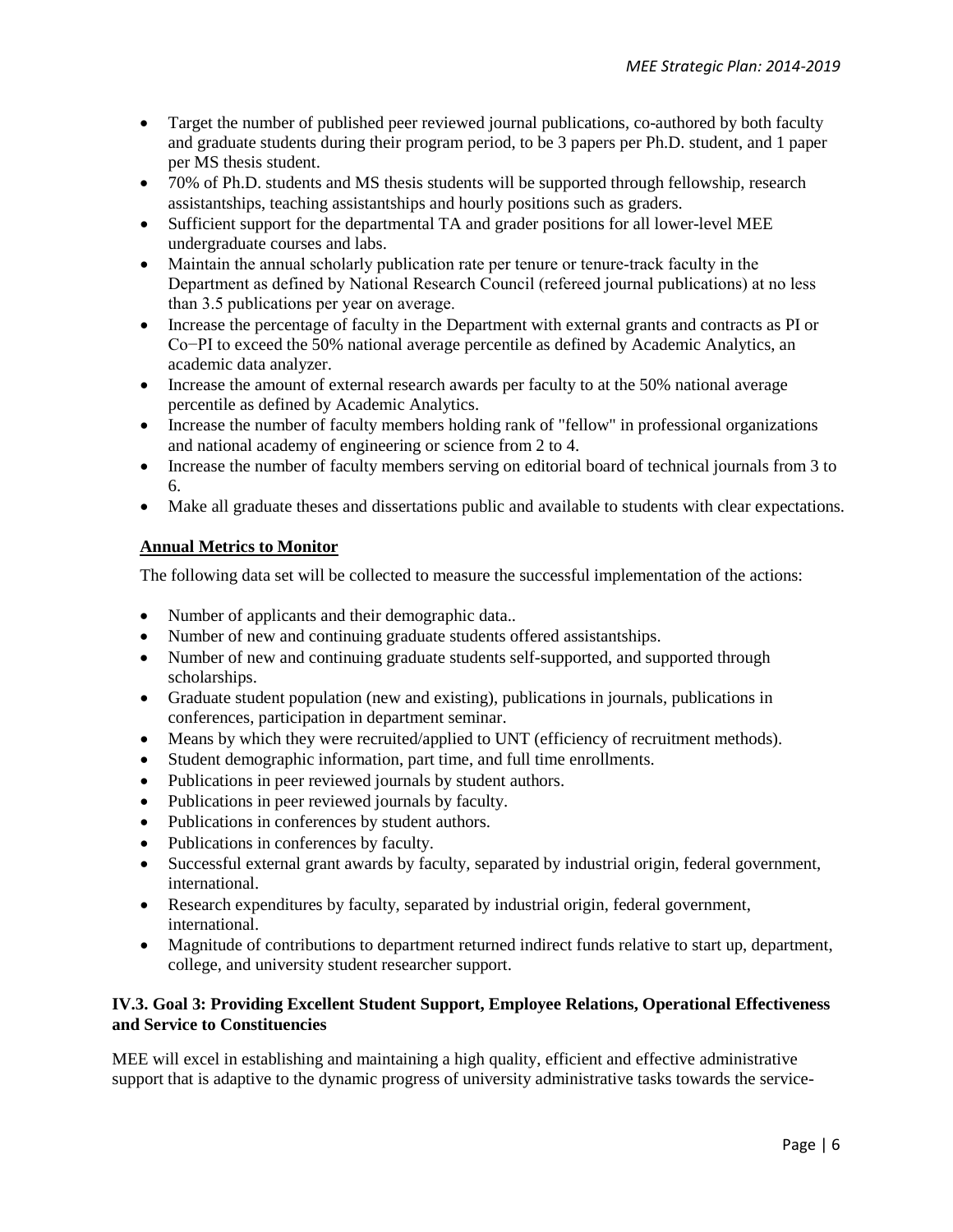orientated working environment. Actions will be directed towards to having an efficient and effective administrative support system.

# **IV.3.1 Efficient and Effective Administrative Support System**

The goal is to have an administrative support system that include the excellent customer service to students, faculty, industrial advisory board and other important constituents, faculty-staff team working environment, and student-friendly, and safe facilities.

Actions to be taken are as follows:

- Create a streamlined student support system for their easy access to training and lab facilities.
- Create a team working environment that integrates various communication and functional channels for students, faculty and staff within the department.
- Create a facilitative environment for processes that support student learning, research, recruitment, classroom access and laboratory support within the constraints of available resources.
- Implement an optimized process that facilitates the efficient grant applications while working effectively with college and university research offices.
- Develop an effective mechanism to implement efficient university administrative tasks as part of chains of actions, ranging from hiring, space, equipment, budgeting, purchasing and facilities to curriculum revisions/introductions, events and other outreach activities.
- Recruit and retain high quality staff members.

# **IV.3.2 Metrics to Accomplish the Plan**

The following measures will be used to evaluate the successful implementation of the action plan:

- The number of staff position will be proportional to the growth of faculty and student enrollment.
- Achievement of team evaluation scores of 4 out of 5 in the annual performance review for faculty and staff cross-evaluation.
- Establishment and execution of a continuous improvement process for the student support system by staff and faculty.
- Zero safety-related accident in teaching and research laboratories
- No more than three validated complaints from students regarding staff administrative supports within five years
- No more than three validated complaints from faculty regarding staff administrative supports within five years
- Zero tolerance to non-professional attitudes towards staff, faculty or students
- Establishment and execution of communication processes among staff, faculty and students for administrative functions.
- Establishment of a culture of finding an efficient, timely solution for any administrative tasks that could lead to a conflict.
- Reduction of inefficient handling of an administrative task that results in a prolonged pending status

# **Annual Metrics to Monitor**

The following data set will be collected to measure the successful implementation of the actions:

- Number of suggestions for service improvements.
- Measurable outcomes for implementation of suggestions for service improvements.
- Annual team evaluation scores from faculty and staff cross-evaluation.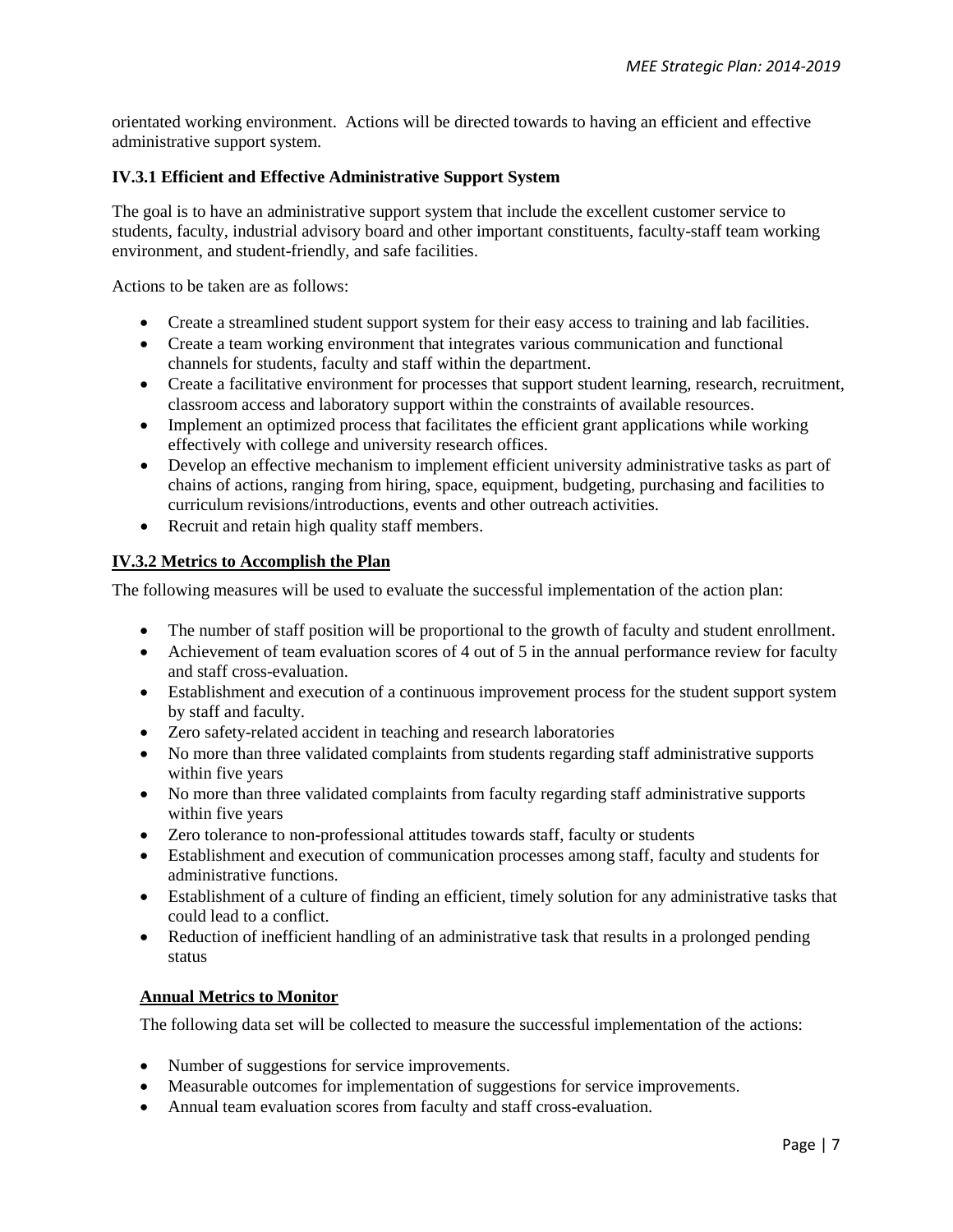- Annual survey of administrative supports and communication effectiveness conducted by students.
- Number of safety-related accident in teaching and research laboratories.
- Record of student lab training.
- Number of validated complaints from students regarding staff administrative supports.
- Number of validated complaints from faculty regarding staff administrative supports.
- Number of validated incidents of non-professional attitudes towards staff, faculty or students.
- Number of validated complaints about inefficient handling of an administrative task that results in a prolonged pending status.

# **IV.4. Goal 4: Building and Expanding Mutually Beneficial Partnerships and Resources**

The MEE department will engage local, national and international civil, industrial, and technical communities to facilitate the execution of Goals 1 and 2 by focusing on mutual benefits including financial resource development. Actions will be directed towards

- Building partnerships leveraging research and educational initiatives.
- Building large impact collaborations.
- Adding value for students.
- Engaging community outreach activities.

## **IV.4.1 Building Partnerships Leveraging Research and Educational Initiatives**

The goal is to significantly enhance the visibility of MEE programs, faculty and students through both academic and non-academic partnerships.

Actions to be taken are as follows:

- Organize research themes with promotion media.
- Build affiliated company listings for senior design, research grants and contracts.
- Develop partnerships with UNT faculty of other disciplines, external large, mid and small businesses and governmental agencies for establishing centers of high research expenditures.
- Enhance engagement with local and regional communities to communicate energy conservation and sustainable technology.
- Disseminate seminar and networking opportunities to department, college, University and community groups.

## **IV.4.2 Building Large Impact Collaborations**

The goal is to pursue the long-term collaborations that could lead to large-impact projects funded from various agencies.

Actions to be taken are as follows:

- Promote cross-college interactions and joint projects.
- Develop a global team on senior design collaboration utilizing existing MOUs with international institutions.
- Develop cross-disciplinary, cross-college design teams to participate in national and international competitions.
- Establish engineering-entrepreneurship themed projects through the Murphy Center grant.

## **IV.4.3 Adding Alumni Values to Current Students**